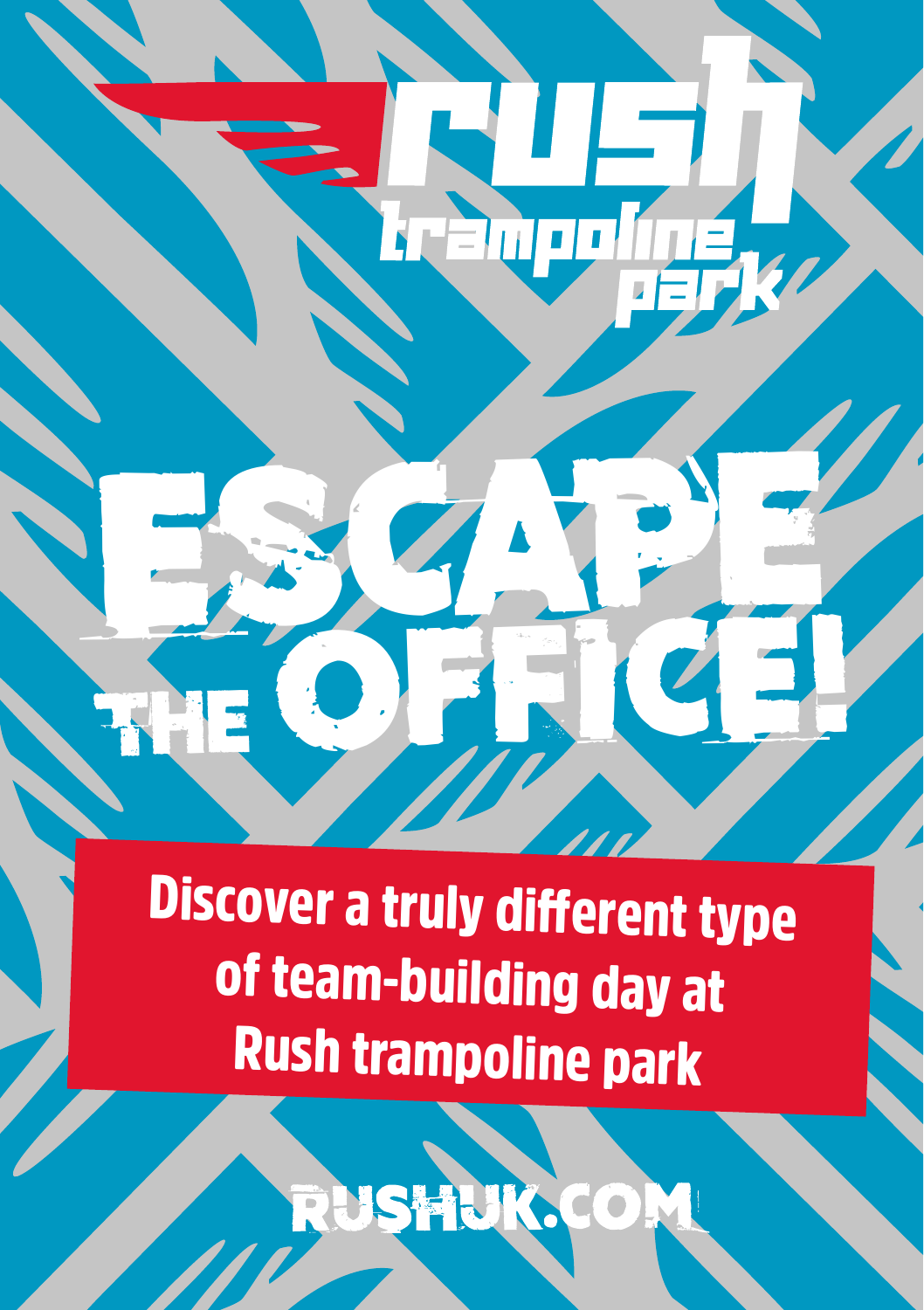### WE HAVE REVOLUTIONISED the dreaded corporate team-building day!

Swap your Tables for Trampolines, your Whiteboard for a Wipeout and Flow Charts for Foam Pit. Say goodbye to boring old meetings, and do things the Rush way! We guarantee your team will have brilliant time!

*JSHBIRMII*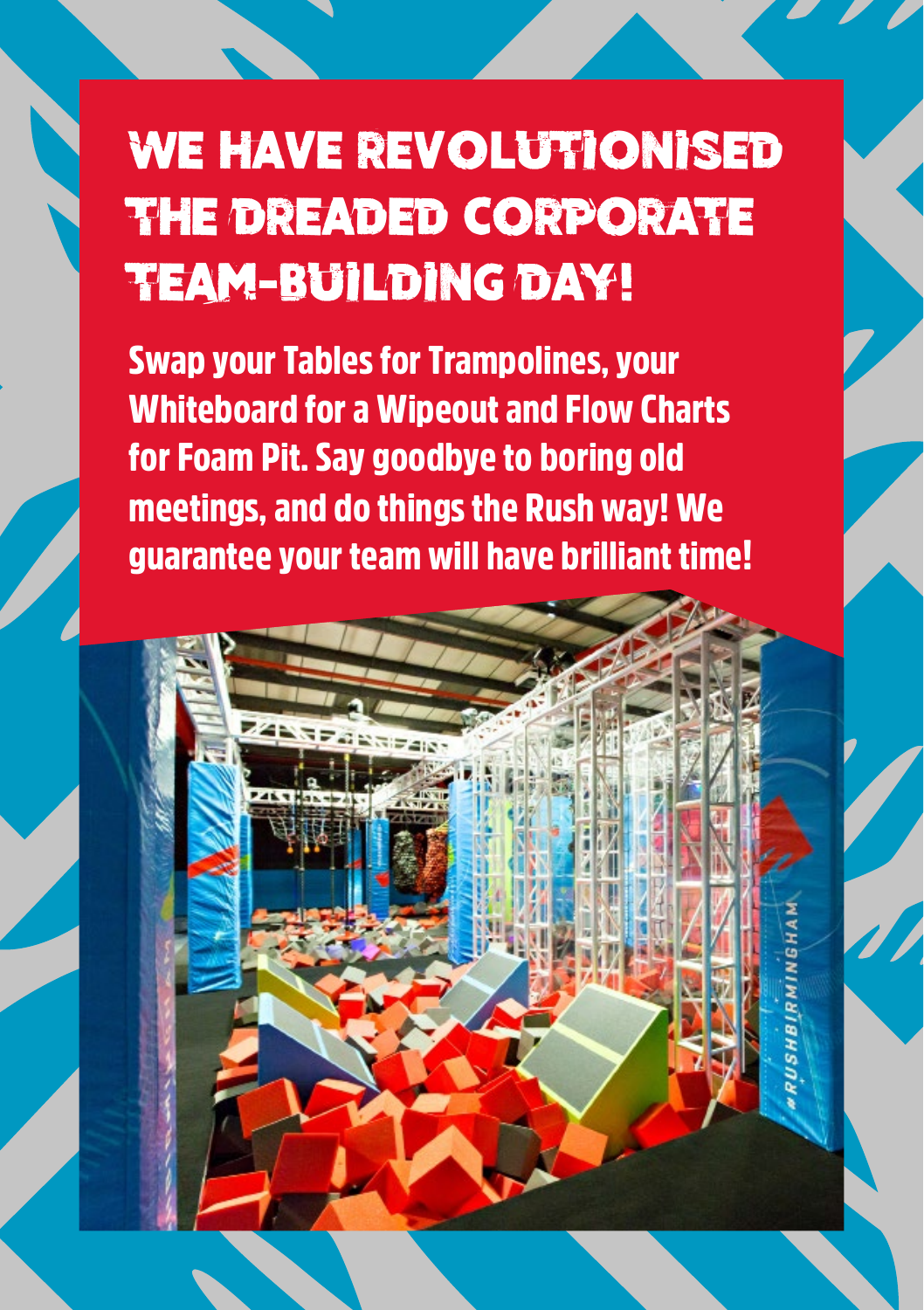# LETS GET STARTED

**Decide how long you would like to spend in the park.**

| <b>60MINS</b>  | $£1O-pP$ |
|----------------|----------|
| <b>90MINS</b>  | $£13$ pp |
| <b>120MINS</b> | $£16$ pp |

 $\overline{H}$ 

#### DESIGN YOUR DAY

- **Dodgeball Assault Course Rush Arena Wipeout**
- **Beat The Boss**

#### 1 HR OF HOSTED ACTIVITIES - £ 20

2 HR HOSTED ACTIVITIES - £ 35

choose YOUR FAVOURITES FROM THE STATED ACTIVITIES!

#### TIME TO REFUEL

**Our hot and cold buffet selection starts from just £4.50pp. This also includes your first drink.**

**We have barista style coffee on-site for post-event drinks.** SLUSH PUPPIE TEA FRUIT JUICE **COFFEE**